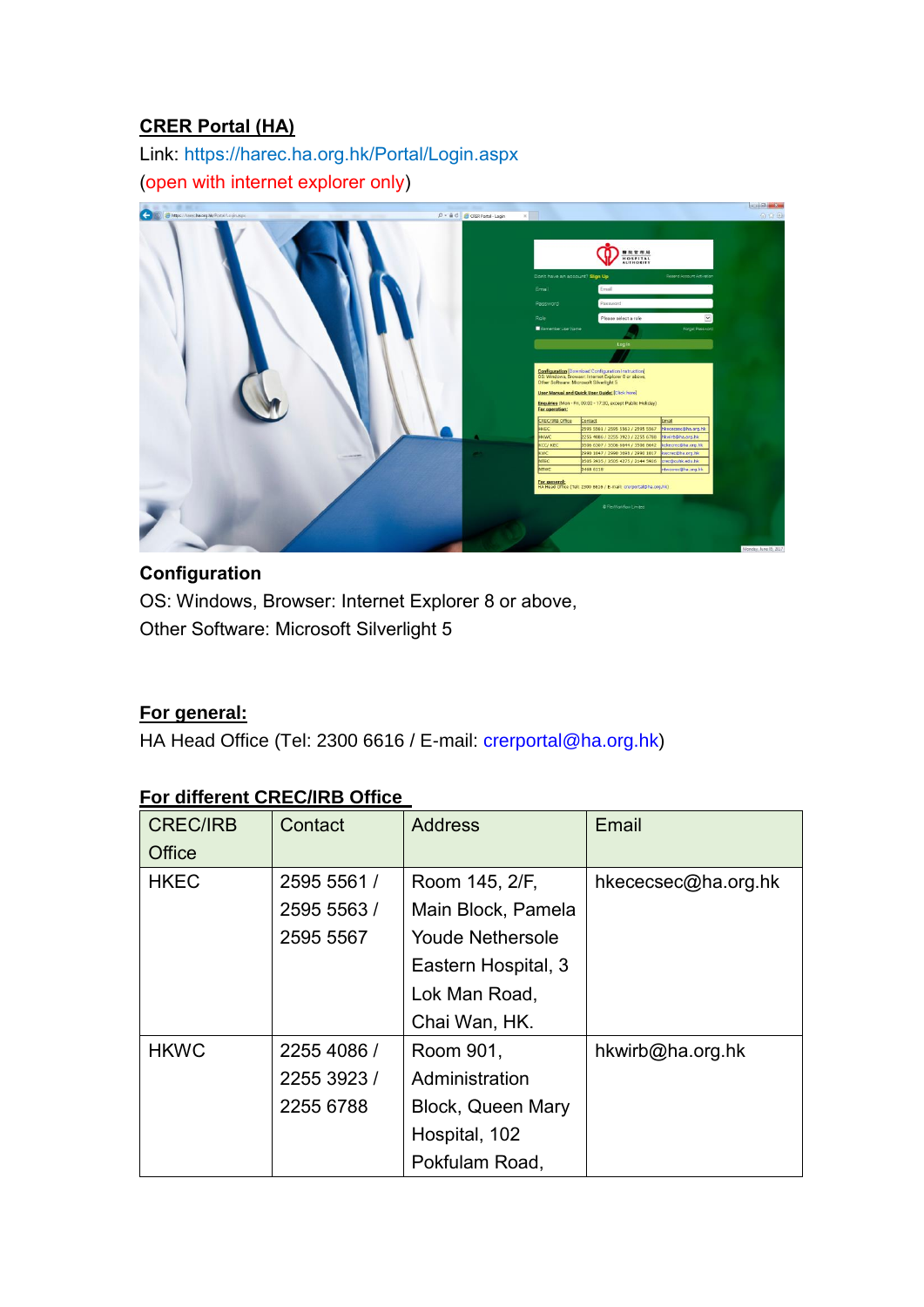|                |             | HK.                      |                    |
|----------------|-------------|--------------------------|--------------------|
| <b>KCC/KEC</b> | 3506 6307 / | Room 808, Block S,       | kckecrec@ha.org.hk |
|                | 3506 6644 / | <b>Queen Elizabeth</b>   |                    |
|                | 3506 8642   | Hospital                 |                    |
| <b>KWC</b>     | 2990 1047 / | Room 533, 5/F,           | kwcrec@ha.org.hk   |
|                | 2990 3698 / | Block J, Princess        |                    |
|                | 2990 1017   | Margaret Hospital        |                    |
| <b>NTEC</b>    | 3505 3935 / | <b>Joint CUHK-NTEC</b>   | crec@cuhk.edu.hk   |
|                | 3505 4275 / | CREC office, 8/F,        |                    |
|                | 2144 5926   | Lui Che Woo              |                    |
|                |             | <b>Clinical Sciences</b> |                    |
|                |             | Building, Prince of      |                    |
|                |             | Wales Hospital,          |                    |
|                |             | Shatin, HK               |                    |
| <b>NTWC</b>    | 2468 6118   | Rm1109, 11/F,            | ntwccrec@ha.org.hk |
|                |             | Block A, Nursing         |                    |
|                |             | Quarters, Tuen Mun       |                    |
|                |             | Hospital                 |                    |

# **Schedule of meeting 2018**

(For reference only, please contact individual CREC office to confirm)

| <b>Joint CUHK-NTEC CREC</b> |                                     |
|-----------------------------|-------------------------------------|
| <b>CREC</b> meeting         | Deadline for application submission |
| 09/01/2018                  | 15/12/2017                          |
| 06/02/2018                  | 15/01/2018                          |
| 06/03/2018                  | 15/02/2018                          |
| 10/04/2018                  | 15/03/2018                          |
| 08/05/2018                  | 16/04/2018                          |
| 05/06/2018                  | 15/05/2018                          |
| 03/07/2018                  | 15/06/2018                          |
| 07/08/2018                  | 16/07/2018                          |
| 04/09/2018                  | 15/08/2018                          |
| 02/10/2018                  | 14/09/2018                          |
| 06/11/2018                  | 15/10/2018                          |
| 04/12/2018                  | 15/11/2018                          |
| TBC                         | 17/12/2018                          |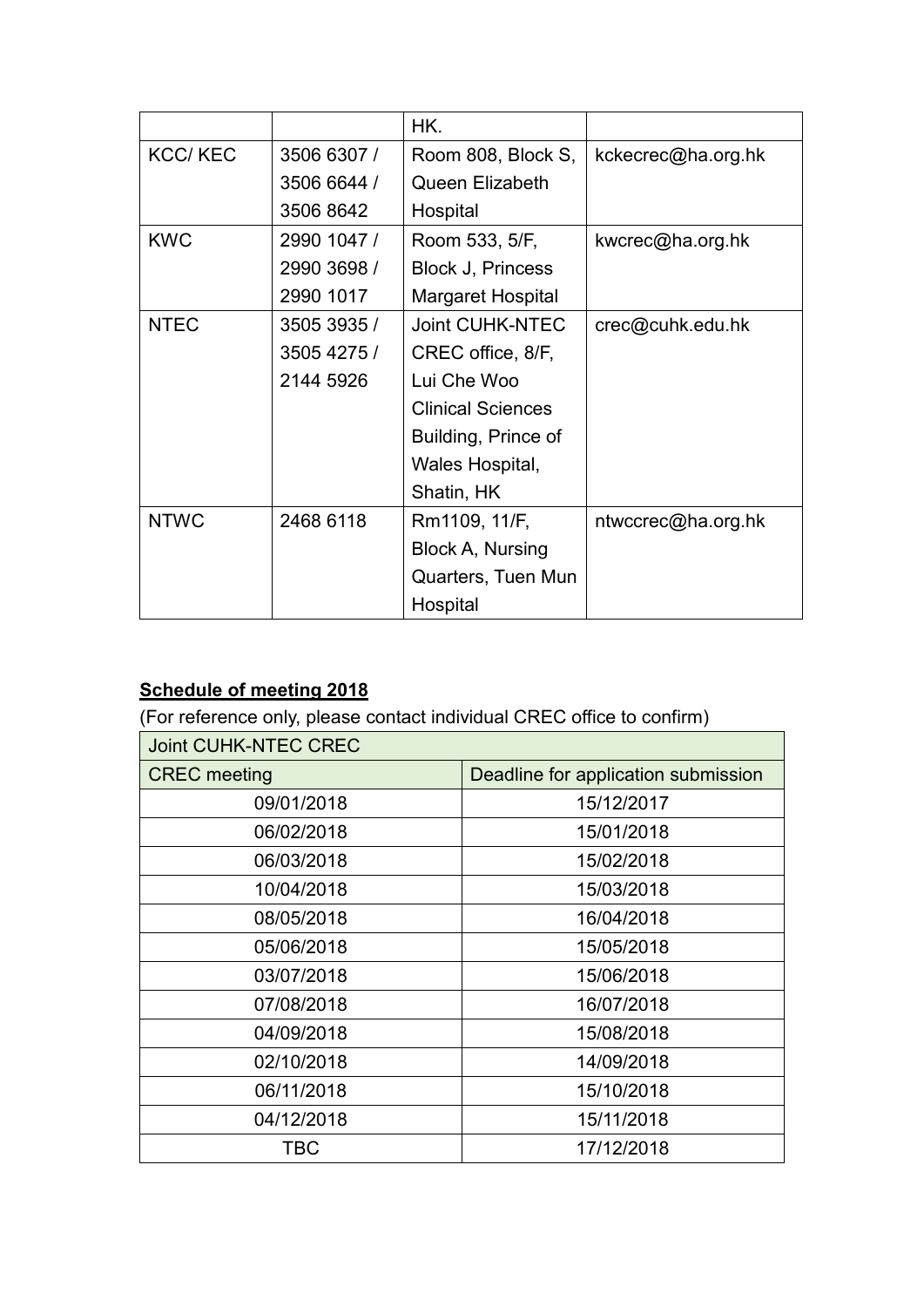| <b>NTWC</b>         |                                     |
|---------------------|-------------------------------------|
| <b>CREC</b> meeting | Deadline for application submission |
| 23/02/2018          | 26/01/2018                          |
| 27/04/2018          | 30/03/2018                          |
| 29/06/2018          | 01/06/2018                          |
| 31/08/2018          | 03/08/2018                          |
| 26/10/2018          | 28/09/2018                          |
| 21/12/2018          | 23/11/2018                          |

| HKU/HA HKW Institutional Review Board (HKU/HA HKW IRB) |                                     |
|--------------------------------------------------------|-------------------------------------|
| <b>CREC</b> meeting                                    | Deadline for application submission |
| 27/06/2018                                             | Now open                            |
| 10/07/2018                                             | To be confirmed                     |
| 25/07/2018                                             | To be confirmed                     |
| 07/08/2018                                             | To be confirmed                     |
| 22/08/2018                                             | To be confirmed                     |
| 04/09/2018                                             | To be confirmed                     |
| 19/09/2018                                             | To be confirmed                     |
| 09/10/2018                                             | To be confirmed                     |
| 24/10/2018                                             | To be confirmed                     |
| 09/11/2018                                             | To be confirmed                     |
| 21/11/2018                                             | To be confirmed                     |
| 04/12/2018                                             | To be confirmed                     |
| 19/12/2018                                             | To be confirmed                     |

| <b>HKEC</b>         |                                     |
|---------------------|-------------------------------------|
| <b>CREC</b> meeting | Deadline for application submission |
| 18/09/2017          | 04/08/2017                          |
| 20/11/2017          | 06/10/2017                          |
| 15/01/2018          | 26/01/2018                          |
| 12/03/2018          | 29/03/2018                          |
| 16/07/2018          | 01/06/2018                          |
| 10/09/2018          | 27/07/2018                          |
| 12/11/2018          | 28/09/2018                          |